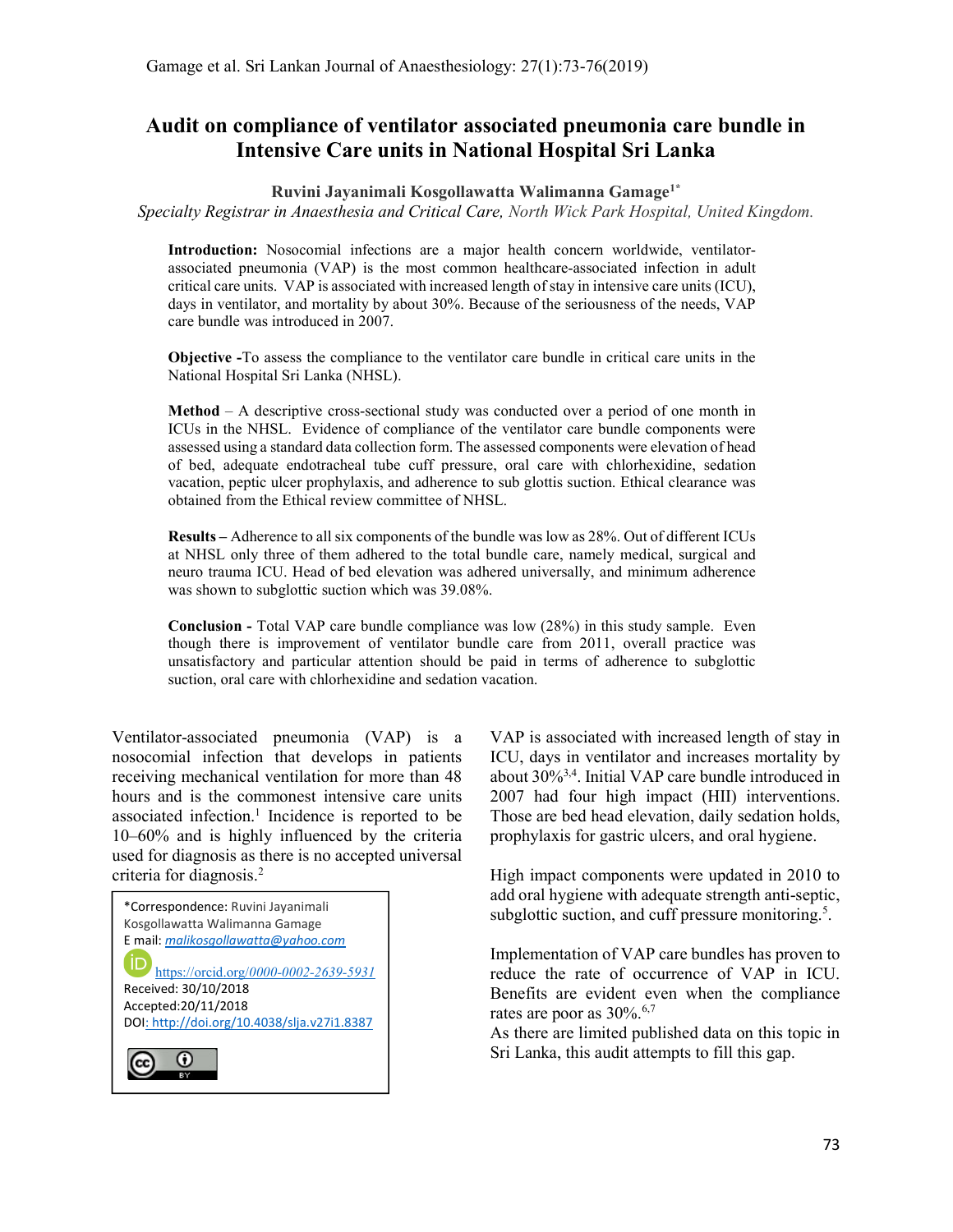## **Objective**

To assess the compliance to the ventilator care bundle in critical care units in NHSL.

|                | <b>Evidence of</b>                                                                                                                                    | <b>Standard</b> | <b>Exclusions</b>                                                                      | <b>Definitions</b>                                  |
|----------------|-------------------------------------------------------------------------------------------------------------------------------------------------------|-----------------|----------------------------------------------------------------------------------------|-----------------------------------------------------|
|                | adherence to                                                                                                                                          | (%compliance)   |                                                                                        |                                                     |
|                | <b>VAP</b>                                                                                                                                            |                 |                                                                                        |                                                     |
| 1              | Intubated<br>patients<br>should be<br>positioned in<br>semi-<br>recombinant<br>position (30-<br>$450$ ) for as<br>much of the<br>time as<br>possible. | 100%            | Spine injury                                                                           | All adult<br>intubated<br>patients in<br><b>ICU</b> |
| $\overline{c}$ | Maintenance<br>of adequate<br>endotracheal<br>tube cuff<br>pressure.<br>Between 20-<br>25 cmH <sub>2</sub> O                                          | 100%            | None                                                                                   | All adult<br>intubated<br>patients in<br><b>ICU</b> |
| 3              | Oral hygiene<br>with $0.5\%$<br>Chlorhexidine<br>solution eight<br>hourly                                                                             | 100%            | Oropharyngeal<br>trauma, allergy<br>to<br>Chlorhexidine                                | All adult<br>intubated<br>patients in<br><b>ICU</b> |
| $\overline{4}$ | Sedation must<br>be reviewed<br>and daily<br>sedation<br>vacation and<br>readiness to<br>wean and<br>extubation has<br>to be assessed.                | 100%            | Difficult to<br>ventilate.<br>refractory<br>hypoxia, high<br>intra cranial<br>pressure | All adult<br>intubated<br>patients in<br>ICU        |
| 5              | Peptic ulcer<br>prophylaxis                                                                                                                           | 100%            | None                                                                                   | All adult<br>intubated<br>patients in<br>ICU        |
| 6              | <b>Using Endo</b><br>tracheal (ET)<br>tubes with<br>subglottic<br>suction                                                                             | 100%            | None                                                                                   | All adult<br>intubated<br>patients in<br><b>ICU</b> |

## Methodology

A descriptive cross sectional, baseline audit was conducted in all intensive care units in NHSL over a period of one month. Study population was adult patients who were intubated and ventilated during the study period. Pregnant and peripartum patients and patient who are under 16 years were excluded.

### Results

Compliance on VAP care bundle was analyzed in 100 patients admitted to ICUs in NHSL. The total number of ventilatory days assessed were 417 (MICU- 109, NT- ICU 73, SICU-64, CICU-33, CTICU-18)

## Table 1: Compliance to the VAP care bundle

| Compliance level*                                  | <b>Number</b><br>(417) | $\frac{0}{0}$ |
|----------------------------------------------------|------------------------|---------------|
| Compliance for all six components<br>of the bundle | 117                    | 28            |
| Compliance for five components of<br>the bundle    | 82                     | 19.66         |
| Compliance for four components of<br>the bundle    | 169                    | 40.5          |
| Compliance for three components<br>of the bundle   | 44                     | 10.55         |
| Compliance for two components of<br>the bundle     | 5                      |               |

## \*The compliance was calculated for total ventilator days

Total compliance to VAP care bundle was as low as 28%. Highest compliance of 40.5% recorded for the compliance in four components.

Table 2: Compliance to total VAP care bundle (all 6 components) by different ICUs

| <b>Different ICUs</b>        | $%$ of<br>compliance |
|------------------------------|----------------------|
| Surgical ICU (SICU)          | 48.43                |
| Neuro Trauma ICU (NT-ICU)    | 47.94                |
| Medical ICU (MICU)           | 46.78                |
| Accident Service ICU (ASICU) | $\left($             |
| Cardiology ICU               | $\left($             |
| Cardiothoracic ICU           | $\left($             |

Total bundle compliance was observed only in SICU, NT-ICU and MICU and it ranged from 46.78% to 48.43%.

Figure 1: Adherence to total bundle care by different ICUs

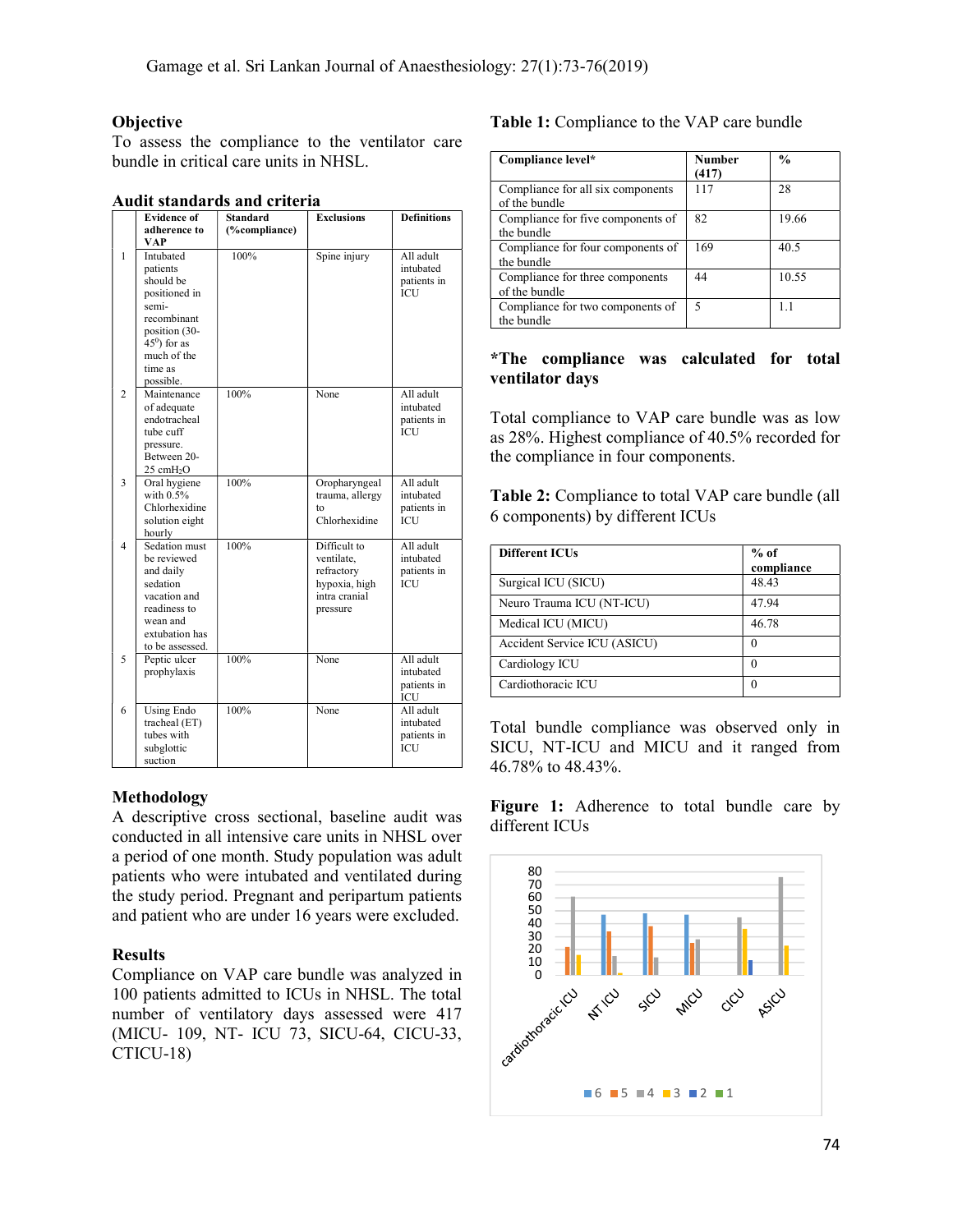Almost all ICUs show higher percentage of adherence to four or more than four components of the bundle.

Table 3: Percentage adherence to individual components of the VAP care bundle

| <b>Components</b>                                                             | Percentage<br>adherence<br>(%) |
|-------------------------------------------------------------------------------|--------------------------------|
| Head-of-bed elevation: 30 to 45                                               | 100                            |
| Adequate endotracheal tube cuff pressure $(>20-25)$<br>$cmH2O$ )              | 87.76                          |
| Oral care with chlorhexidine solution every 8h                                | 67.38                          |
| Daily "sedation vacation" and daily assessment of<br>readiness for extubation | 71.22                          |
| Peptic ulcer prophylaxis                                                      | 97.36                          |
| Subglottic suction                                                            | 39.08                          |

A 100% adherence was shown for head end elevation while the lowest 39.08% was recorded for subglottic suction.

Figure 2: Compliance for different components of VAP care bundle by ICU



Oral care with chlorhexidine and adherence to subglottic suction were not practiced in the ASICU.

#### **Discussion**

A care bundle is defined as a group of evidencebased interventions related to a specific condition when applied together significantly improves

patient outcome. Studies done worldwide have proven that adherence to VAP care bundle reduces the VAP rates. Compliance to all components of high impact interventions (HII) was very low (28%) in this study sample. Highest percentage of 40.5% was shown with adherence to four components of the bundle. Significant reduction in VAP rates were shown by a large multi centered trial conducted in Scotland, by achieving 70% adherence to total bundle care<sup>5</sup>. Another study done in Spain on HII showed that though, the compliance was <30%, there were significant reduction in VAP rate, length of stay and days of mechanical ventilation. $6, 7$ 

Only three ICUs in NHSL showed total adherence to VAP care bundle namely SICU, NT-ICU and MICU. Percentage compliance was 48.43%, 47.94% and 46.78% respectively. Cardiothoracic ICU showed adherence to five components of the bundle of 22% and four components of 66%. Compliance with four components of 44% recorded in cardiology ICU while ASICU showed 76.66%.

100% compliance was shown to head-of-bed elevation, which is the standard percentage compliance. When compared with the audit done in NHSL in 2011 this component was adhered only in 89% instances.<sup>8</sup> Thus, this is a clear improvement. Worldwide audits in this aspect have shown variation between 50% adherence to 100%. ASICU **ASICU** Peptic ulcer prophylaxis was practiced in 97.36% of ventilator days, which is clearly closer to the recommendation. Non-adherence with this recommendation. Non-adherence with this MICU **COMPONER COMPONENT WAS due to the negligence of the** prescriber. In the audit in 2011 in the NHSL this SICU **Component showed a percentage of 99%.<sup>8</sup>** ance for different components of<br>  $\frac{100\%}{100\%}$  ICU while ASICU showed 76.66%.<br>
DOWs compliance was shown to head-of-bed<br>
elevation, which is the standard percentage<br>
compliance. When compared with the audit done<br>
am

NT ICU **EXECUTE:** Maintenance of ET cuff pressure is a proven factor to reduce the VAP rates. It was 87.76% in this audited sample. The previous audit documented a percentage of only 27%.<sup>8</sup> Over the years the practice of cuff pressure monitoring has improved dramatically. Main reason not to adhere to this component of the bundle was different VAP care guidelines practiced by different ICUs.

> Sedation vacation and assessment for readiness for weaning and extubation is a common practice in critical care aiming to reduce the mortality and morbidity of these patients. It was adhered only in